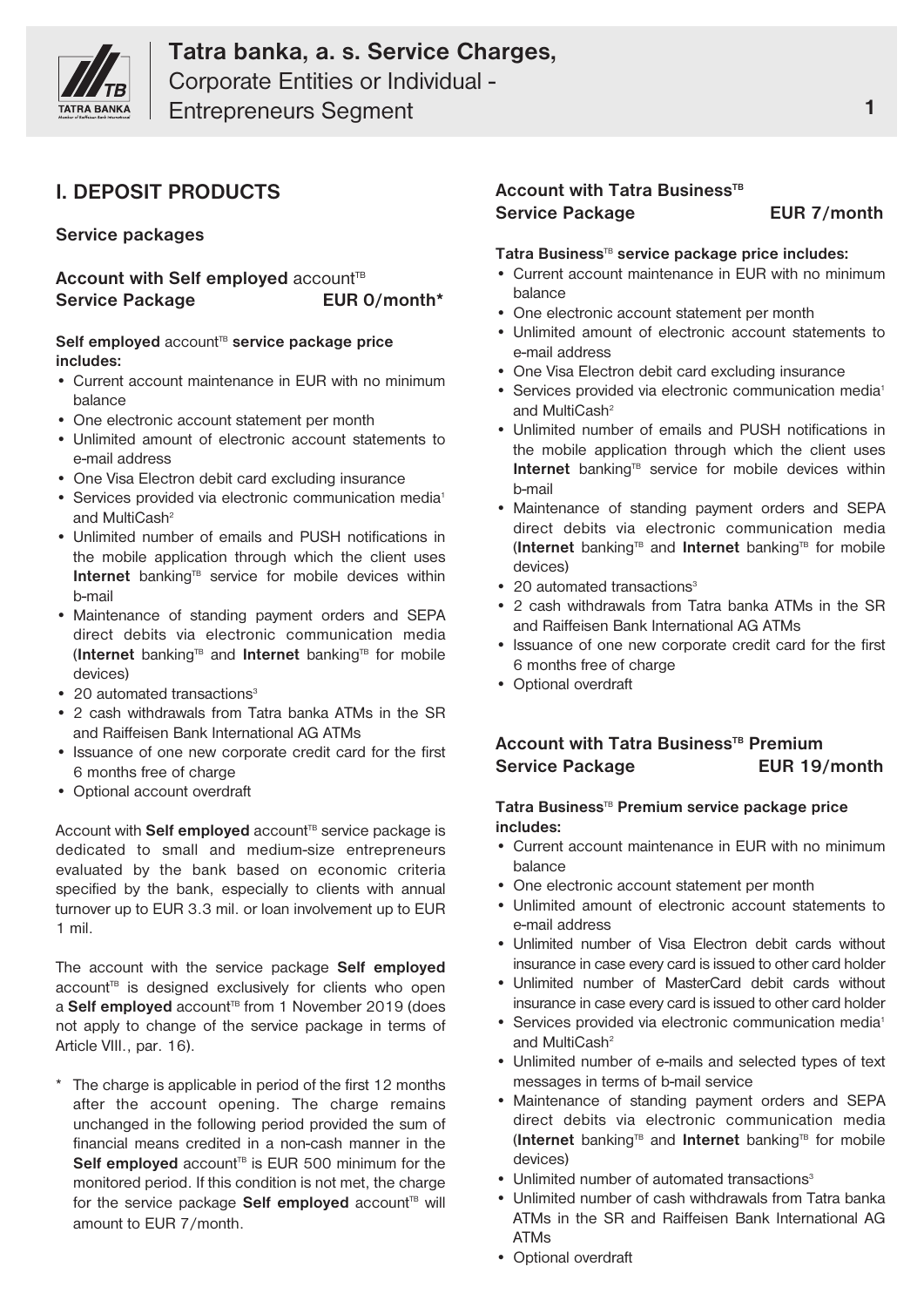• Issue of unlimited number of new corporate credit cards for the first 12 months free of charge

Account with **Tatra Business**TB Premium service package is dedicated to small and medium-size entrepreneurs evaluated by the bank based on economic criteria specified by the bank, especially to clients with annual turnover up to EUR 3.3 mil. or loan involvement up to EUR 1 mil.

## **Account with Tatra Corporate<sup>TB</sup> Service Package EUR 19/month**

#### **Tatra Corporate**TB **service package price includes:**

- Current account maintenance in EUR with no minimum balance
- One electronic account statement per month
- Unlimited amount of electronic account statements to
- e-mail address
- Unlimited number of Visa Electron debit cards without insurance in case every card is issued to other card holder
- Two MasterCard debit cards excluding insurance
- Services provided via electronic communication media<sup>1</sup> and MultiCash<sup>2</sup>
- Unlimited number of e-mails and selected types of text messages in terms of b-mail service
- Maintenance of standing payment orders and SEPA direct debits via electronic communication media (**Internet** bankingTB and **Internet** bankingTB for mobile devices)
- 250 automated transactions $3$
- Unlimited number of cash withdrawals from Tatra banka ATMs in the SR and Raiffeisen Bank International AG ATMs
- Optional overdraft
- Issue of unlimited number of new corporate credit cards for the first 12 months free of charge

Account with Tatra Corporate<sup>TB</sup> service package is dedicated to medium-size and large entrepreneurs evaluated by the bank based on economic criteria specified by the bank, especially to clients with annual turnover over EUR 3.3 mil. or loan involvement over EUR 1 mil.

Outside the price of the account with **Tatra Corporat**e<sup>TB</sup> service package for clients using the Tatra Corporate<sup>TB</sup> service package the bank allows opening a Transaction Module upon client´s request, which represents a transaction value of automated transactions<sup>3</sup> number and price whereof is set forth in the Service Charges.

#### **Transaction Module4 EUR 22.50/month**

Transaction value of 150 incoming or outgoing automated transactions<sup>3</sup>

- <sup>1</sup> Internet banking<sup>TB</sup>, Internet banking<sup>TB</sup> for mobile devices, **DIALOG** Live.
- <sup>2</sup> not applicable for installation and annual charge
- <sup>3</sup> Automated transactions are:
	- a. received payments
	- b.SEPA payments within EU and EEA countries via **Internet** banking<sup>TB</sup>, Internet banking<sup>TB</sup> for mobile devices, MultiCash, **Business** Banking<sup>TB</sup> and SWIFT
	- c. payments cash pooling
	- d.payments executed as standing orders or collection
	- e.payments by credit card
	- f. automatic credit card payments
	- g.payments in CZK to clients of Raiffeisenbank Czech Republic executed via **Internet** banking<sup>TB</sup>, **Business** Banking<sup>TB</sup> and MultiCash.
- transaction Module is offered outside the price of the account with **Tatra Corporate**TB service package exclusively for clients using **Tatra Corporate**TB service package.

### **Current accounts in EUR and foreign currencies**

- **a) account maintenance** EUR 5/month<sup>1</sup>
- extra charge for maintenance of account under execution or execution of a decision EUR 9/month
- charge for account maintenance with excess credit balance 0,60% p.a. over 1 mil. EUR<sup>2</sup>
- ° annual charge for account maintenance 700 EUR / 700 USD / 10, 000 CZK / 200, 000 HUF

/ 2, 750 PLN / 700 CHF / 700 GBP3

- applicable also to specialised account types
- the bank is authorised to clear the charge from account of the client on a daily basis according to the previous day balance; if the account is maintained in other currency, for the purposes of charge application the account balance will be converted into EUR by the foreign exchange middle rate of the respective currency according to the list of foreign exchange rates of Tatra banka applicable on the day of balance determination
- <sup>3</sup> charge the bank is entitled to debit from any client's account during the month of January of the following calendar year according to the balance as at 31 December of the calendar year:

For account maintained in EUR – for each commenced amount of 1 mil., exceeding the account balance of 1 mil $\cdot$ 

For account maintained in USD – for each commenced amount of 1 mil., exceeding the account balance of 1 mil $\cdot$ 

For account maintained in CZK – for each commenced amount of 15 mil., exceeding the account balance of 15 mil.;

For account maintained in HUF – for each commenced amount of 300 mil., exceeding the account balance of 300 mil.;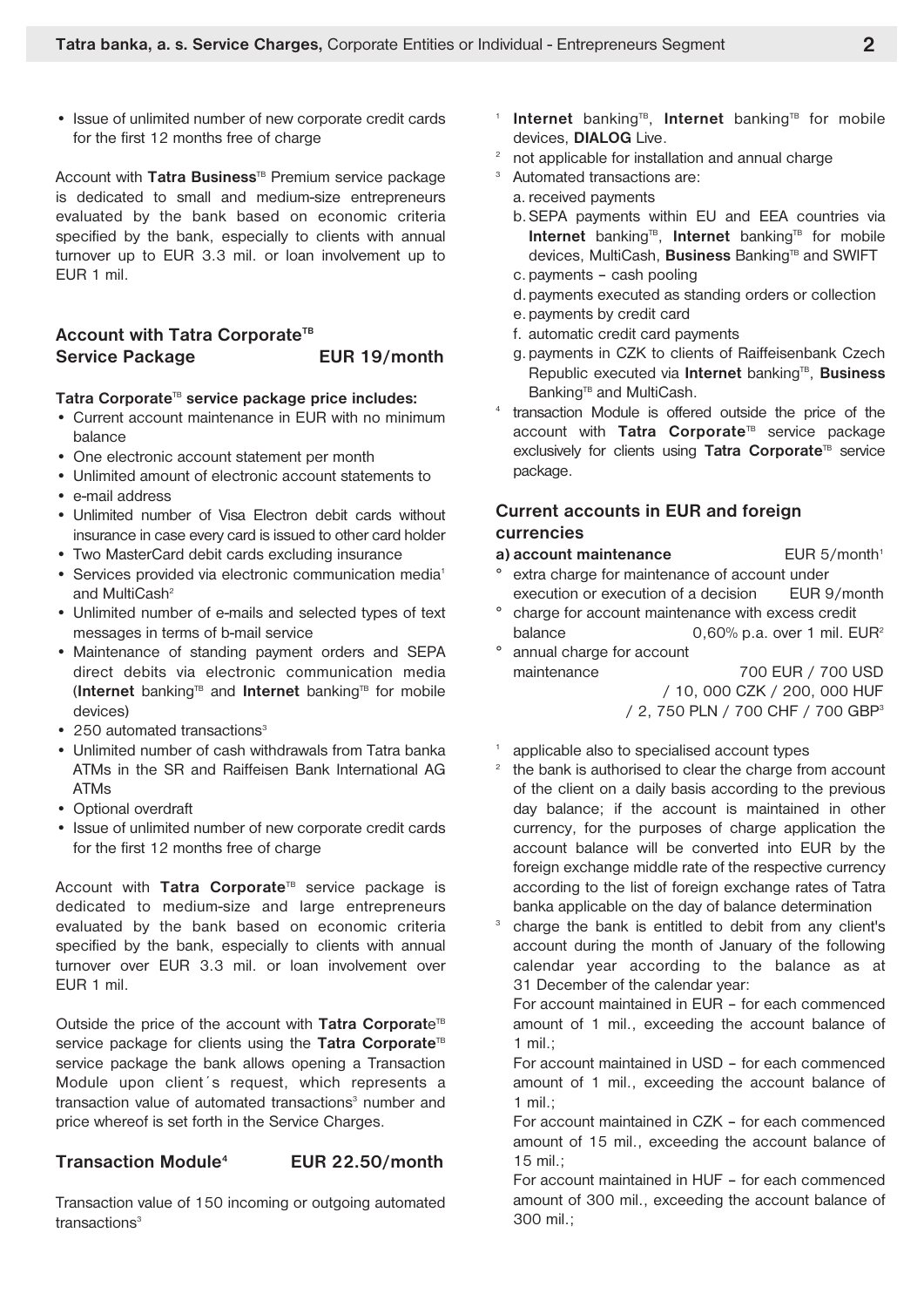For account maintained in PLN – for each commenced amount of 4 mil., exceeding the account balance of 4 mil.;

For account maintained in CHF – for each commenced amount of 1 mil., exceeding the account balance of 1 mil.;

For account maintained in GBP – for each commenced amount of 1 mil., exceeding the account balance of 1 mil.

#### **b) account statement (depending on delivery method)**

- collected in person EUR 3/piece
- delivery to P. O. Box EUR 1.50/piece
- delivery by mail **EUR** 2 + postage/piece

#### **Term accounts (TA)**

early TA withdrawal - loss of title to interest on the entire amount withdrawn

#### **Other charges**

- hold of funds without payment EUR 70
- hold of right to dispose of the contract on account EUR 20 per 1 contract
- hold with payment for the purpose of purchase price payment with transfer of title to real property<sup>1</sup> 0.25 % of the held funds, min. EUR 120
- statement upon request The price for issuance of a replacement statement upon client´s request equals the costs connected with its issuance.
- dunning letter in form of SMS sent to the owner of a current account in unauthorised overdraft EUR 1
- dunning letter sent to the owner of a current account in unauthorised overdraft EUR 15
- call for payment sent to the owner of a current account in unauthorised overdraft FUR 30
- payment of invoices via Tatra banka ATMs EUR 0.33
- applicable to clients whom the service has been provided by Tatra banka branch

## **II. PAYMENT SERVICES**

#### Cash transactions at branch

- **a) Deposits and withdrawals**
- ° cash deposit to account example of the EUR 5
- deposit of cash on the account by a third party<sup>1</sup> EUR 5 cash deposit to an account via
- Tatra banka ATM EUR 2.50
- ° cash withdrawal from account FUR 5
- **b)Cash desk services for EUR and foreign currencies** • coin processing with deposit
- ° over 50 coins 5 % from the amount, min. EUR 5 • Processing of coins at withdrawal
- $\degree$  over 50 coins  $\degree$  5 % from the amount, min. EUR 5
- EUR cash change or exchange for other nominal values EUR 0.01/piece, min. EUR 5
- Reported cash withdrawal not exercised 0,1 % of the withdrawal amount
- Processing of cash deposited ° exceeding 15,000 EUR/equivalent in foreign currency or exceeding 500 banknotes 1 % of the whole deposit amount
- the depositor who is the third party bears the charge for the cash deposit

|         | <b>Non-cash transactions</b>                                                   |                  |
|---------|--------------------------------------------------------------------------------|------------------|
|         | a) SEPA payment within EU and EEA countries* and<br><b>SEPA direct debit</b>   |                  |
| o       |                                                                                | EUR 0.20         |
| ۰       | inbound payment processing                                                     |                  |
|         | processing of payment order delivered:                                         |                  |
|         | - in form of a written payment order                                           |                  |
|         | and via DIALOG Live**                                                          | EUR <sub>5</sub> |
|         | - via Internet banking <sup>TB</sup> , Internet banking <sup>TB</sup> for      |                  |
|         | mobile devices, MultiCash, Business Banking <sup>TB</sup>                      |                  |
| $\circ$ | and SWIFT                                                                      | EUR 0.20         |
| $\circ$ | payment - cash pooling                                                         | EUR 0.20         |
|         | execution of standing payment order and SEPA                                   |                  |
|         | direct debit collection                                                        | EUR 0.20         |
| o       | automatic payment of credit card                                               | EUR 0.20         |
| ٥       | placement of standing order and SEPA direct debit                              |                  |
|         | authorisation/mandate:                                                         |                  |
|         | - in form of a written payment order at branch                                 |                  |
|         | and via DIALOG Live                                                            | EUR <sub>5</sub> |
| o       | cancellation of standing payment order and SEPA                                |                  |
|         | direct debit authorisation/mandate:                                            |                  |
|         | - in form of a written payment order at branch                                 |                  |
|         | and via <b>DIALOG</b> Live                                                     | EUR 5            |
| $\circ$ | change of authorisation for SEPA direct debit/mandate                          |                  |
|         | in bank branch and via DIALOG Live                                             | EUR <sub>5</sub> |
| o       | change of standing order in bank branch                                        |                  |
|         | and via DIALOG Live                                                            | EUR <sub>5</sub> |
| o       | express payment order processing                                               | <b>EUR 30</b>    |
| o       | processing of application for intermediation                                   |                  |
|         | of refund of payment <sup>1</sup>                                              | <b>EUR 10</b>    |
| o       | provision of additional information of executed                                |                  |
|         | payment, change of payment instruction                                         |                  |
|         | after payment dispatch, processing                                             |                  |
|         | of application for intermediation of payment                                   |                  |
|         | EUR 15 + other banks' charges<br>sent to abroad <sup>1</sup>                   |                  |
| o       | costs of foreign bank incurred due to return of                                |                  |
|         | accepted SEPA direct debit and cost of foreign bank                            |                  |
|         | for SEPA direct debit rejection <sup>2</sup>                                   |                  |
|         | b) Cross-border payment***                                                     |                  |
| $\circ$ | inbound payment processing                                                     | EUR 0.20         |
|         | <b>Standard charge</b>                                                         |                  |
| ۰       | via Internet banking <sup>TB</sup> , Internet banking <sup>TB</sup> for mobile |                  |
|         | devices, MultiCash, Business Banking <sup>TB</sup> and SWIFT:                  |                  |
|         | up to EUR 2,000                                                                | <b>EUR 10</b>    |
|         | from EUR 2,000.01 up to EUR 20,000                                             | <b>EUR 25</b>    |

over EUR 20,000.01 EUR 35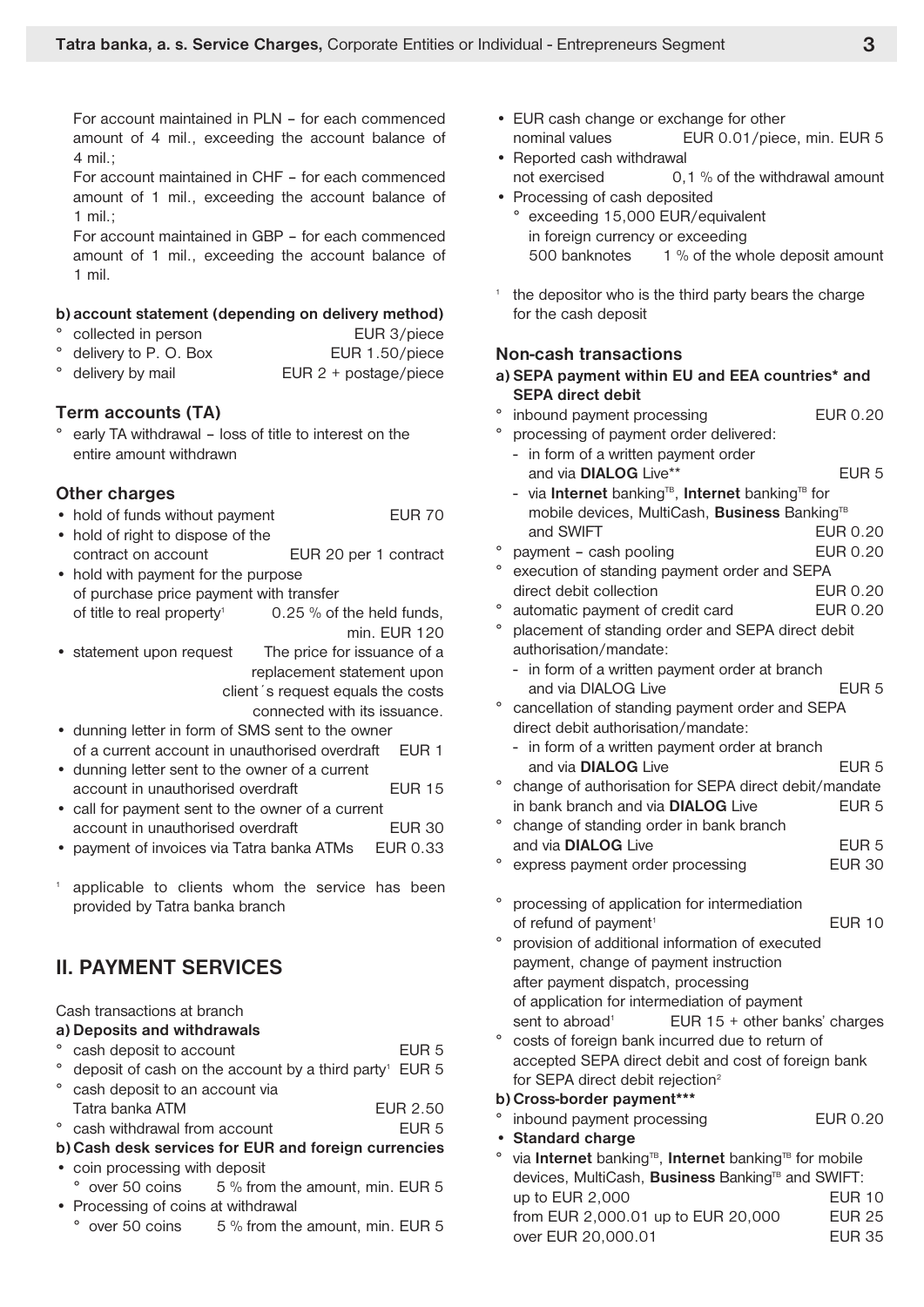| $\degree$ at branch:               |               |
|------------------------------------|---------------|
| up to EUR 2,000                    | EUR 25        |
| from EUR 2,000.01 up to EUR 20,000 | <b>EUR 35</b> |
| over EUR 20,000.01                 | <b>EUR 45</b> |

- **• Payments in CZK in favour of Raiffeisenbank Czech Republic clients**
- <sup>o</sup> via **Internet** banking<sup>TB</sup>, MultiCash, **Business** Banking<sup>TB</sup> and SWIFT EUR 0.20
- at branch **EUR 5**
- **• Payments in EUR from Euro account to RBI Goup banks**
- <sup>o</sup> via Internet banking<sup>TB</sup>, MultiCash, Business Banking<sup>TB</sup> and SWIFT:

| up to EUR 2,000                               | EUR <sub>8</sub> |
|-----------------------------------------------|------------------|
| from EUR 2,000.01 up to EUR 20,000            | <b>EUR 20</b>    |
| over EUR 20,000.01                            | <b>EUR 28</b>    |
| at branch:                                    |                  |
| up to EUR 2,000                               | <b>EUR 20</b>    |
| from EUR 2,000.01 up to EUR 20,000            | <b>EUR 28</b>    |
| over EUR 20,000.01                            | <b>EUR 36</b>    |
| express payment order processing              | <b>EUR 30</b>    |
| extra charge for manual processing of payment |                  |
| order due to missing or incorrect data        | EUR 10           |

- ° provision of additional information of executed payment, change of payment instruction after payment dispatch, processing of application for intermediation of domestic payment refund<sup>1</sup> EUR 15 + other banks' charges
- Payment in EUR to IBAN of the beneficiary maintained by the bank within the EU and EEA countries. The current list of EU and EEA countries is disclosed on www.tatrabanka.sk.
- \*\* applicable to payments in EUR currency within the SR
- \*\*\*Cross-border payment represents a transfer of financial means:
	- within the EU and EEA countries in currency of an EU and EEA member state ( in case such transfer does not fulfil the conditions of SEPA payments)
	- within the EU and EEA countries in other currency than the EU and EEA member state currency
	- transfer of financial means in foreign currency in the territory of the SR
	- transfer of financial means outside the EU and EEA countries in any currency
- <sup>1</sup> charge relates to 1 payment
- costs paid by the direct debit beneficiary

# **III. ELECTRONIC BANKING**

- ° services provided via electronic communication media
	- **Internet** banking<sup>TB</sup>, **Internet** banking<sup>TB</sup> for mobile devices, **DIALOG** Live<sup>1</sup> EUR 2/month - e-card EUR 7
	- replacement chip card reader FUR 8
	- b-mail<sup>2</sup> to account EUR 1 /one phone number/monitored period
- **Business** Banking<sup>TB</sup> EUR 0 ° MultiCash - installation **EUR 450** - annual charge EUR 450 - service with client **EUR 50** - remote authorisation EUR 80/year - issue of an authorisation tool **EUR 100**
- except for the below items
- <sup>2</sup> in the case of sending at least one text message for a given monitored period

## **IV. PAYMENT CARDS**

### **Debit cards**

#### **Visa Electron**

The card charge includes a charge for card maintenance.

- ° corporate card EUR 12/year
- **• Charge for display of balance in other bank's ATM** EUR 0.50
- **• Cash withdrawal charges**
- ° cash withdrawal:

|   | - from Tatra banka ATM in the SR                   | EUR 1         |
|---|----------------------------------------------------|---------------|
|   | - from other bank's ATM in the SR and abroad EUR 3 |               |
|   | ° cash withdrawal at bank, post office or          |               |
|   | exchange office in the SR and abroad               | <b>EUR 10</b> |
|   | • Card payment processing charge                   | EUR 0.20      |
|   | • Charge for processing of card payment            |               |
|   | for betting, lottery and gambling <sup>1</sup>     | EUR 3.50      |
|   | • Other charges <sup>2</sup>                       |               |
| ۰ | urgent card issue                                  | EUR 30        |

- replacement card issue EUR 10
- replacement PIN code issue FUR 10
	- card changes<sup>3</sup> EUR 5
- card/PIN code delivery by courier service actual costs
- applies to payments over EUR 50 with POS terminal payment
- other services urgent (e.g. change of limit, replacement PIN code issue) 100% extra charge
- card changes: change of daily limit, urgent PIN code unblocking, PIN code change via ATM, cancellation of card issued less than 1 year

#### **MasterCard**

The card charge includes a charge for card maintenance.

- ° corporate card EUR 36/year **• Charge for display of balance in other**
	- **bank's ATM** EUR 0.50
- **• Cash withdrawal charges**
- ° cash withdrawal:
	- from Tatra banka ATM in the SR EUR 1
	- from other bank's ATM in the SR and abroad EUR 3
- ° cash withdrawal at bank, post office or exchange office in the SR and abroad EUR 10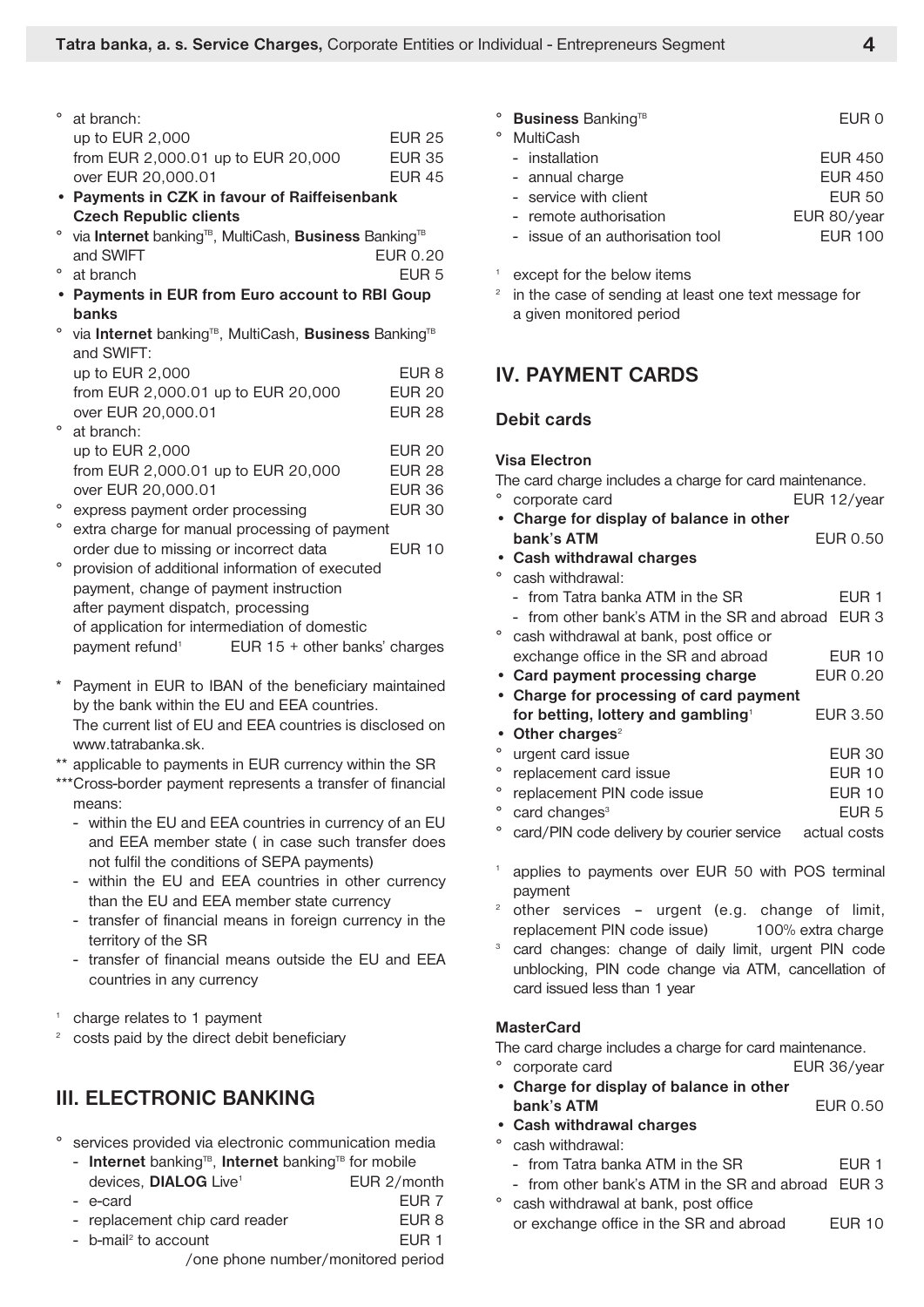| • Card payment processing charge                                                          | EUR 0.20         |
|-------------------------------------------------------------------------------------------|------------------|
| • Charge for processing of card payment<br>for betting, lottery and gambling <sup>1</sup> | EUR 3.50         |
| • Other charges <sup>2</sup>                                                              |                  |
| ° urgent card issue                                                                       | <b>EUR 30</b>    |
| ° replacement card issue                                                                  | <b>EUR 10</b>    |
| replacement PIN code issue                                                                | $E$ UR 10        |
| card changes <sup>3</sup>                                                                 | FUR <sub>5</sub> |

- card/PIN code delivery by courier service actual costs
- applies to payments over EUR 50 with POS terminal payment
- <sup>2</sup> other services urgent (e.g. change of limit, replacement PIN code issue) 100 % extra charge
- <sup>3</sup> card changes: change of daily limit, urgent PIN code unblocking, PIN code change via ATM, cancellation of card issued less than 1 year

### **Credit cards**

#### **Visa cards**

The card charge includes a charge for credit card maintenance and use of credit card electronic services.

| ° business card standard      | EUR 65/year  |
|-------------------------------|--------------|
| ° business card gold          | EUR 100/year |
| • Cash withdrawal charges     |              |
| <sup>o</sup> cash withdrawal: |              |

|           | - from Tatra banka ATM in the SR                                     | EUR <sub>5</sub> |
|-----------|----------------------------------------------------------------------|------------------|
|           | from other bank's ATM in the SR and abroad                           | <b>EUR 15</b>    |
| $\circ$   | cash withdrawal at bank, post office                                 |                  |
|           | or exchange office in the SR and abroad                              | <b>EUR 15</b>    |
|           | Charge for processing of card payment                                |                  |
|           | for betting, lottery and gambling <sup>1</sup>                       | <b>EUR 3.50</b>  |
| $\bullet$ | Other charges <sup>2</sup>                                           |                  |
| $\circ$   | urgent card issue                                                    | <b>EUR 30</b>    |
| $\circ$   | replacement card issue                                               | <b>EUR 10</b>    |
| $\circ$   | replacement PIN code issue                                           | <b>EUR 10</b>    |
| $\circ$   | card changes <sup>3</sup>                                            | EUR <sub>5</sub> |
| о         | monthly charge for delivery of card-related paper                    |                  |
|           | account statements by post                                           | EUR <sub>2</sub> |
|           |                                                                      | + postage/piece  |
| $\circ$   | monthly charge for collection of paper                               |                  |
|           | card account statements/payment card                                 |                  |
|           | correspondence at branch                                             | EUR <sub>3</sub> |
| $\circ$   | charge for delay on instalment payment                               |                  |
|           | - dunning letter in form of SMS                                      | EUR <sub>1</sub> |
|           | - dunning letter                                                     | <b>EUR 15</b>    |
|           | - notification for repayment                                         | <b>EUR 30</b>    |
| $\circ$   | card/PIN code delivery by courier service actual costs               |                  |
| o         | extra card statement upon request                                    | The price for    |
|           | issuance of an extraordinary                                         |                  |
|           | statement upon client's                                              |                  |
|           | request equals the costs                                             |                  |
|           | connected with its issuance.                                         |                  |
|           | payment order from credit card                                       | EUR <sub>5</sub> |
|           | <sup>0</sup> pottlement of due emount in each in benk bropen. ELID E |                  |

° settlement of due amount in cash in bank branch EUR 5

- applies to payments over EUR 50 with POS terminal payment
- other services urgent (e.g. credit limit amount change, replacement PIN code issue) 100 % extra charge
- card changes: change of overdraft limit, change of daily limit, urgent PIN code unblocking upon client's request, PIN code change via ATM, cancellation of card issued less than 1 year ago.

Provided the cardholder requires that the card or PIN code be sent abroad (only in exceptional cases and provided the delivery would be technically viable via a courier service), Tatra banka shall debit the actual costs of the courier service from the current account owner/total credit limit holder.

## **V. LOANS**

#### **BusinessLoan<sup>TB</sup> Expres<sup>1</sup>**

- application processing - loan up to EUR 10,000 from EUR 300 - loan from EUR 10,001 to EUR 20,000 from EUR 400 - loan from EUR 20,001 from EUR 800 • Ioan maintenance charge EUR 8/month • Charge for change<sup>2</sup> EUR 150 • overdraft prolongation charge - loan up to EUR 10,000 from EUR 300 - loan from EUR 10,001 up to EUR 20,000 from EUR 400 - loan from EUR 20,001 from EUR 800 • early instalment loan repayment 3 % from delinquent principal • dunning letter in an event of delay on instalment payment or other obligations in SMS form EUR 1 • dunning letter or call in an event of delay on instalment payment or other obligations EUR 50 • dunning letter or call in an event of failure to present financial statements within specified deadlines **EUR** 100
- it relates also to agreements on overdraft or installment loan with ..MU" specification in the name of the agreement
- applies also to early termination of overdraft facility agreement

### BusinessLoan<sup>TB</sup> Hypo<sup>1</sup>

| • application processing   |                                  |
|----------------------------|----------------------------------|
| - loan up to EUR 20,000    | from EUR 400                     |
| - Ioan from EUR 20,001     |                                  |
| up to EUR 100,000          | from EUR 800                     |
| - loan up to EUR $100,001$ | from EUR 1,000                   |
| • Ioan maintenance charge  | EUR 8/month                      |
| • Charge for change        | <b>EUR 150</b>                   |
| • early instalment         |                                  |
| loan repayment             | 3 % from early repaid principal, |

for free after interest fixation period termination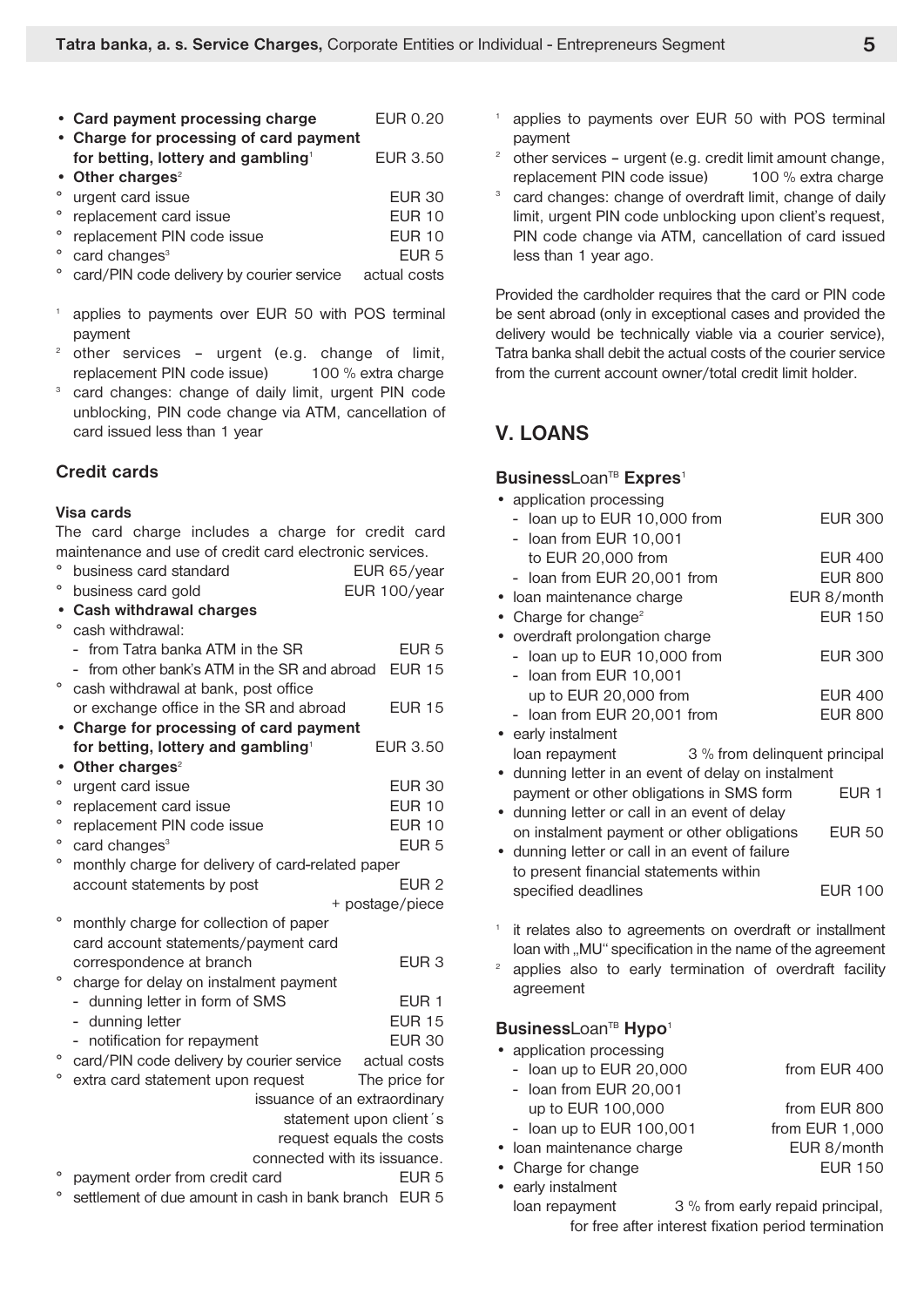- dunning letter in an event of delay on instalment payment or other obligations in SMS form EUR 1
- dunning letter or call in an event of delay on instalment payment or other obligations EUR 50
- dunning letter or call in an event of failure to present financial statements within specified deadlines **EUR 100**
- it relates also to agreements on installment loan with "BH" specification in the name of the agreement

### BusinessLoan<sup>TB</sup> Variant<sup>1</sup>

- application processing from on individual basis
- Ioan maintenance charge **EUR 8/month**
- Charge for non-drawdown min. 0.20% p.q.
- Processing of application for change 0.25% of the amount of granted loan, min. EUR 150
- early repayment individually
- dunning letter in an event of delay on instalment payment or other obligations in SMS form EUR 1
- dunning letter or call in an event of delay on instalment payment or other obligations EUR 50
- loan increase charge **on** individual basis
- overdraft prolongation charge on individual basis
- dunning letter or call in an event of failure to present financial statements within specified deadlines EUR 100
- overdraft or instalment loan provided to legal entities through our branch network in the amount up to EUR 1 million with mandatory proof of the purpose of its utilisation and variable security

### **All other loans**

(notwithstanding committed or non-committed loan)

- Ioan maintenance charge EUR 18 per month
- Charge for non-drawdown min. 0.20% p.q.
- Charge for change 0.01% from the amount of the provided loan, min. EUR 500
- Charge for early termination of agreement for provision of overdraft facility 3 % from the entire facility limit
- Charge for early repayment of instalment loan 3% from the early repaid principal
- dunning letter or call in an event of delay on instalment payment or other obligations EUR 50
- dunning letter or call in an event of failure to present financial statements within specified deadlines **EUR** 100
- Monitoring charge 0.50 %

of the loan amount on the anniversary date of signing the instalment loan agreement, min. EUR 100, max. EUR 1,000/year

## **VI. OTHER SERVICES**

#### **Day and night safe**

• day and night safe commission processing 0.1 % from deposited sum, min. EUR 2

#### **Safe-deposit boxes**

- safe-deposit box rental including insurance of valuables of the value of EUR 3,320 EUR 18/month<sup>1</sup> (VAT incl.)
- additional insurance per each EUR 3,320 EUR 1.08/month<sup>1</sup> (VAT incl.) Minimum rental period is 1 month.
- $1$  month = 30 days

#### **Confirmations and information services**

- standard confirmations<sup>1</sup> EUR 5 ° non-standard confirmations
	- and actions<sup>2</sup> EUR 15/confirmation/service
- <sup>1</sup> standard confirmations: confirmation of disposable balance in account, confirmation of deposit balance in TA, confirmation of hold, confirmation related with current account, confirmations of payment, etc.
- <sup>2</sup> applies to all non-standard confirmations and acts except for confirmation of loan balance issued as the first in the calendar year that is issued free of charge
- bank information upon client's request EUR 25 (VAT incl.)
- Bank information upon client's request urgent issue on the following working day EUR 50 (VAT incl.)
- information upon request of third persons:
- ° about client EUR 50 (VAT incl.) ° about non-client EUR 30 (VAT incl.)
- information on interest rates for loans provided to:
	- ° client EUR 20 (VAT incl.) ° non-client EUR 30 (VAT incl.)
- bank information for audit purposes EUR 80 (VAT incl.)
- Banking information for audit purposes urgent issue up to 3 working days EUR 160 ( including VAT)

### **Special services**

Prices are arranged on the basis of contract or agreement concluded with the client. If the provided services are not integrated in a bank service exempt from VAT, VAT valid at the service provision time is added to the charges.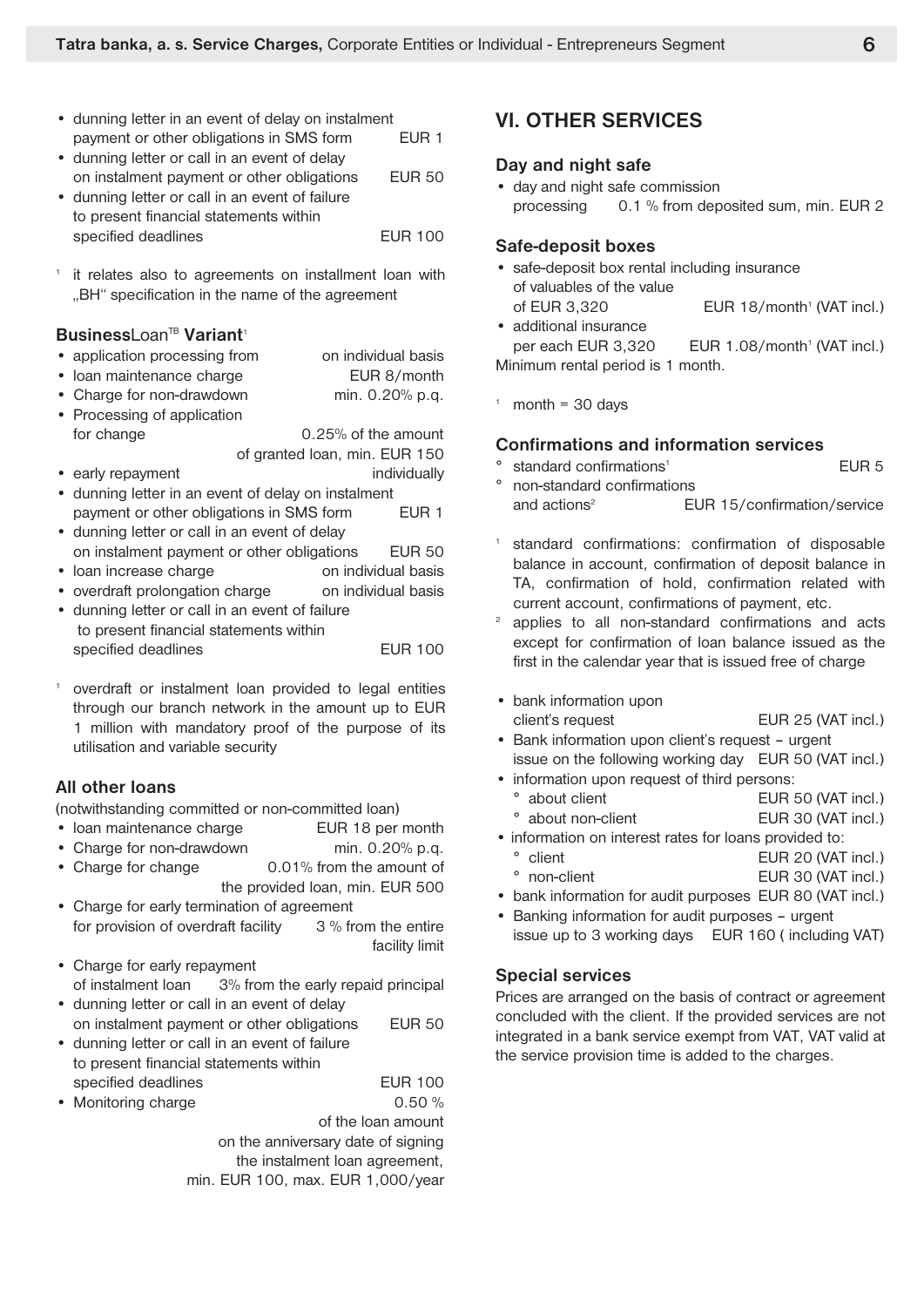# **VII. SERVICE CHARGES FOR EXISTING PRODUCTS AND SERVICES CURRENTLY NOT PROVIDED BY TATRA BANKA**

#### **Business**Loan<sup>TB</sup> Comfort

- Ioan maintenance charge EUR 6/month
- Charge for change<sup>1</sup> EUR 150
- dunning letter in an event of delay on instalment payment or other obligations in SMS form EUR 1
- dunning letter or call in an event of delay on instalment payment or other obligations EUR 50
- applies also to early termination of overdraft facility agreement

#### **Business**LoanTB **Garant**/**Non-specific**TB Loan

secured by financial means provided in EUR or in foreign currency

- loan maintenance charge (instalment loan) <sup>1</sup> EUR 6/USD 4.60/GBP 2.30/CHF 5.50/CZK 95/month
- Processing of application for change<sup>2</sup> EUR 150
- early instalment loan repayment charge 5 % from early repaid principal
- dunning letter in an event of delay on instalment payment or other obligations in SMS form EUR 1
- dunning letter or call in an event of delay on instalment payment or other obligations EUR 15
- notification in an event of delay on instalment payment or other obligations The South COR 30
- <sup>1</sup> applies only to applications submitted since 31 August 2006
- <sup>2</sup> charge applies also to early termination of overdraft facility agreement

## **VIII. CHARGING PRINCIPLES**

- 1. Service Package or account maintenance charges, transaction and statement charges (with service packages, only for transactions and statements above the service package limit) are debited from the account with service package, as well as from the account without service package at the end of a calendar month.
- 2. Charges for executed transactions and statements generated in the account of the client on the last banking working day of a month are charged in the following calendar month.
- 3. The client always pays the full the charge for service package and Transaction modul regardless of services included in the package the client actually used.
- 4. Monitored period is a period after the last day of the previous month until the day before the last day of the current month. However, if the last day of the month

falls on a Sunday or a public holiday, monitored period shall be:

- a) for the current month a period after the last day of the previous month until the day preceding the day before the last day of the current month
- b) for the month that follows a period after the day preceding the day before the last day of the previous month until the day before the last day of this month.
- 5. Charges for account statements are charged depending on the way of sending the statement applicable at the time of statement issue. If the client asks for change of the way of sending the account statements, the charge for newly selected way of sending the account statement is charged first at the end of the calendar month in which the statement was issued after the change for the first time.
- 6. For purposes of clearing deposit fee, a third person is a person who is not specified in the signature specimen for the account the deposit is made to, defined in the group M (account owner), D (person authorised to handle funds), V (depositor) or K (courier) under the General Commercial Terms and Conditions of Tatra banka, a. s.
- 7. A third party (hereinafter also referred to as the "TPP") means all or any of the parties providing the payment services like AISP, CISP, PISP as defined in the General Commercial Terms and Conditions of Tatra banka, a.s.
- 8. For transactions executed by means of a TPP, the same charging principles shall be applied as for transactions provided via **Internet** banking<sup>TB</sup> and **Internet** banking<sup>TB</sup> for mobile devices.
- 9. B-mail is a notification message for a client with information about payment transactions on the current account , the Saving system or the card account sent by the bank at the time of their execution in the form of text messages, PUSH notifications in the mobile application through which the client uses **Internet** banking<sup>TB</sup> service for mobile devices or by e-mail sent by the bank beyond standard client information through a statement of that account and an overview of payment transactions in an electronic communications media environment. B-mail and b-mail sending criteria are set and/or changed by the client and authorised person in the **Internet** banking<sup>TB</sup> or mobile application through which the client or authorised person use Internet banking<sup>TB</sup> service for mobile devices. The bank does not send a b-mail for payment transactions where, at the time of the payment transaction, it does not have sufficient information from other payment service providers (such as a payment transaction made by a payment/debit card or a credit card not preceded by the online authorisation of the payment transaction by the bank, etc.).
- 10.Non-used services included in packages or Transaction modul are non-refundable and cannot be transferred to the next calendar month.
- 11. First the transaction value of the current service package and then the Transaction Module is applied